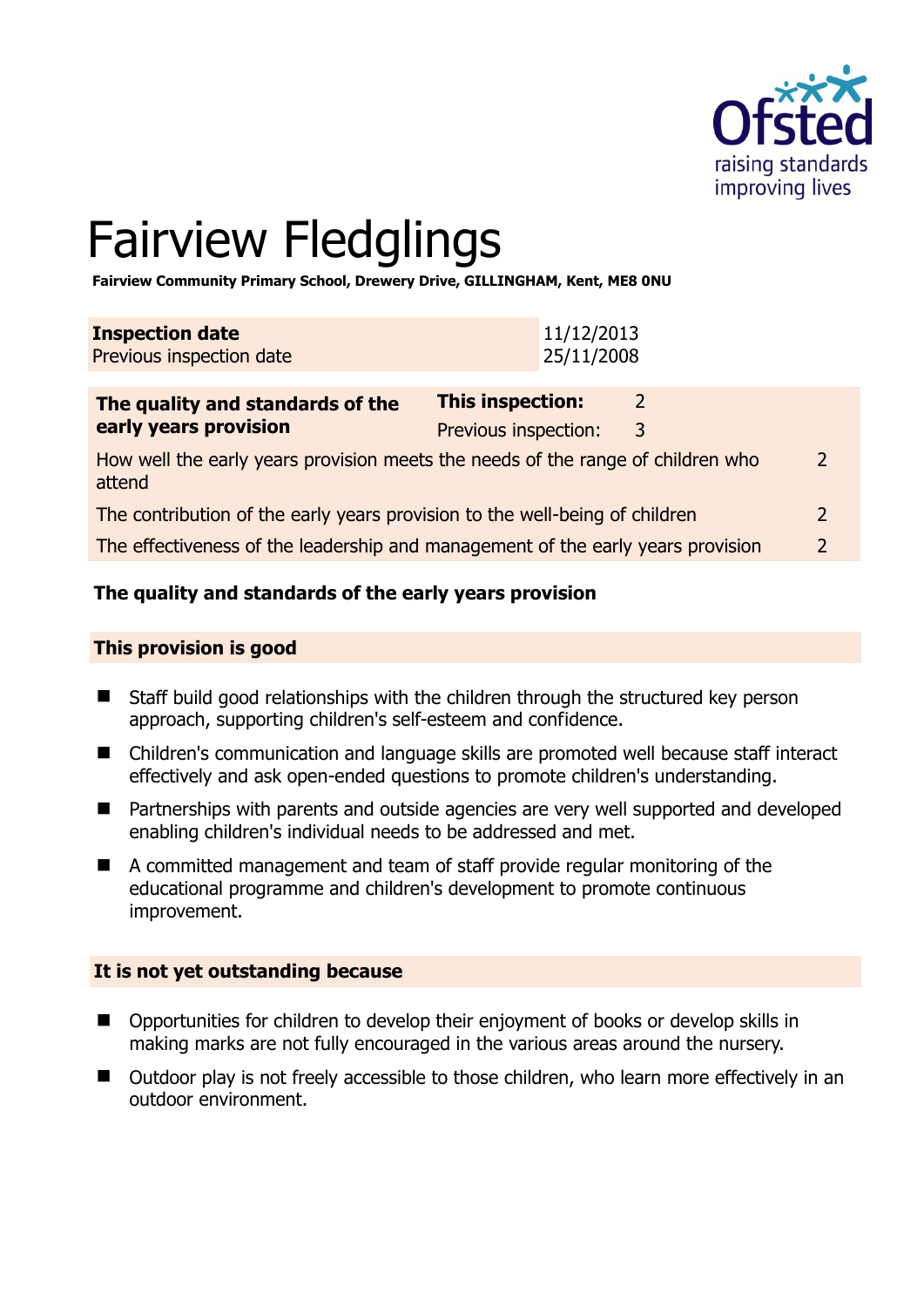# **Information about this inspection**

Inspections of registered early years provision are:

- $\bullet$  scheduled at least once in every inspection cycle the current cycle ends on 31 July 2016
- scheduled more frequently where Ofsted identifies a need to do so, for example where provision was previously judged inadequate
- **•** brought forward in the inspection cycle where Ofsted has received information that suggests the provision may not be meeting the legal requirements of the Early Years Foundation Stage or where assessment of the provision identifies a need for early inspection
- **•** prioritised where we have received information that the provision is not meeting the requirements of the Early Years Foundation Stage and which suggests children may not be safe
- scheduled at the completion of an investigation into failure to comply with the requirements of the Early Years Foundation Stage.

The provision is also registered on the voluntary and compulsory parts of the Childcare Register. This report includes a judgment about compliance with the requirements of that register.

# **Inspection activities**

- п The inspector spent the majority of her time observing the interaction between the staff and the children, both indoors and outdoors.
- The inspector reviewed documentation, including children's assessment records and policies.
- The inspector obtained parental views through discussion on the day of the inspection.
- The inspector carried out short observations during the inspection with the proprietor and the deputy.

# **Inspector**

Jane Wakelen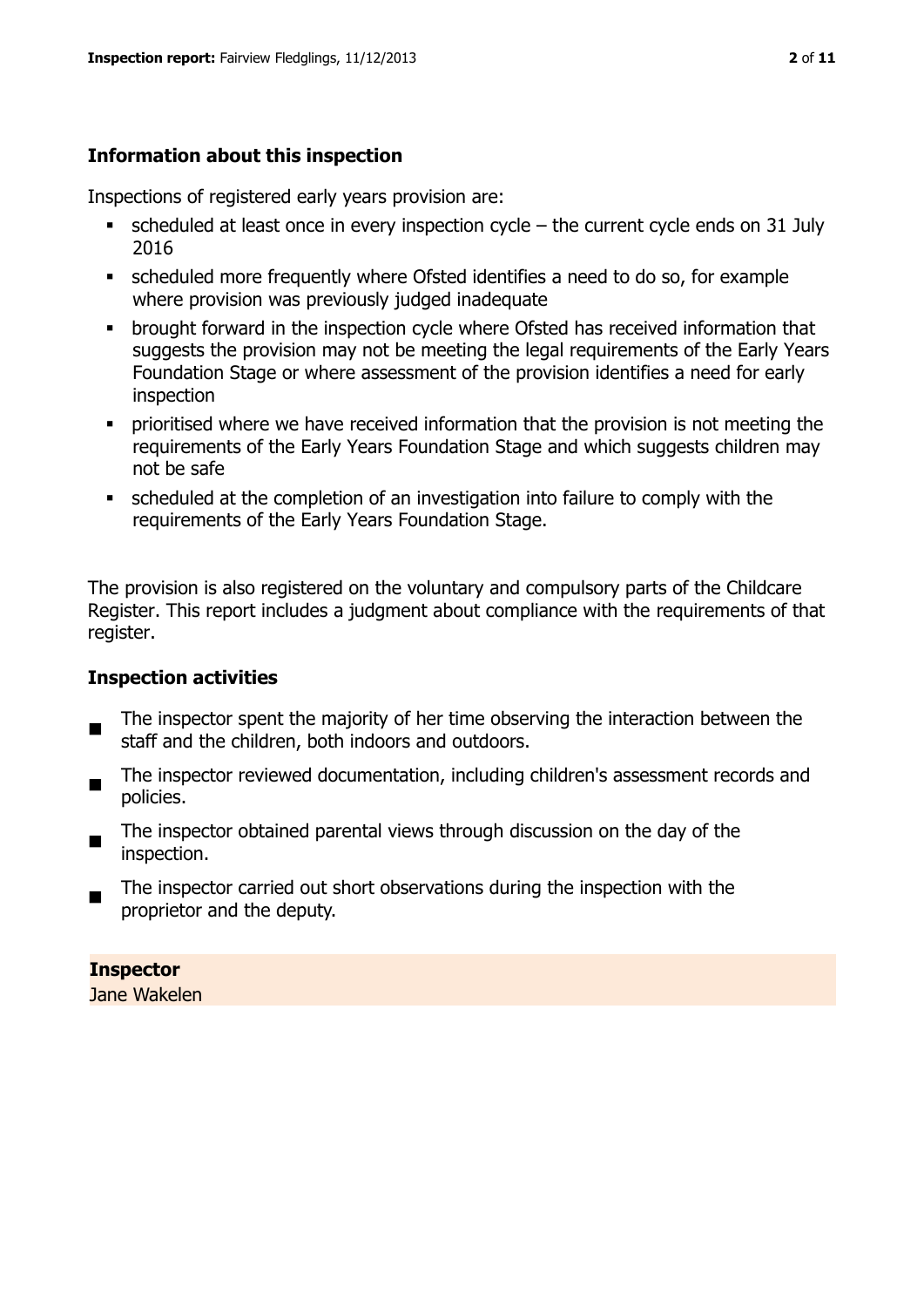## **Full report**

#### **Information about the setting**

Fairview Fledgelings and Bustle out of school group opened in 2008 and operates from two rooms in a purpose-built building, within the grounds of a local primary school. This group is privately owned. It is situated in Wigmore, Gillingham, Kent. The nursery is open each weekday from 7.30am to 6.30pm for 50 weeks of the year. Children may attend for varying session times throughout the day. The out of school group is open before school from 7.30am until the start of the school day and from the end of the school day to 6.30pm, term time only. All children share access to a secure enclosed outdoor play area. The premises are suitable for wheelchair uses.

This provision is registered on the Early Years Register and on both the voluntary and compulsory parts of the Childcare Register. There are currently 87 children on roll. Children come from a wide catchment area.

The nursery and out of school employs 14 staff. All hold appropriate early years qualifications, including the proprietor who also holds Early Years Professional Status (EYPS).

#### **What the setting needs to do to improve further**

#### **To further improve the quality of the early years provision the provider should:**

- improve opportunities to promote children's literacy skills through an improved book area and by using books and mark-making resources in all areas around the room
- extend opportunities for children to make more regular use of the garden, to address children's different learning styles.

#### **Inspection judgements**

#### **How well the early years provision meets the needs of the range of children who attend**

The staff provide a warm, welcoming environment for the children attending enabling them to settle well. Children are greeted warmly on arrival and happily enter the room to start to play. Staff act as key people and provide activities and opportunities to support children's individual needs. They make regular observations of children's learning and record these in each child's files, linking them to the area and aspect of learning. From these observations staff plan next steps in children's learning and use these to inform future plans. Staff have a good knowledge of each individual child and use their experience and knowledge to support children's progress. In addition, parents are encouraged to contribute on an informal basis or to provide photographs to support the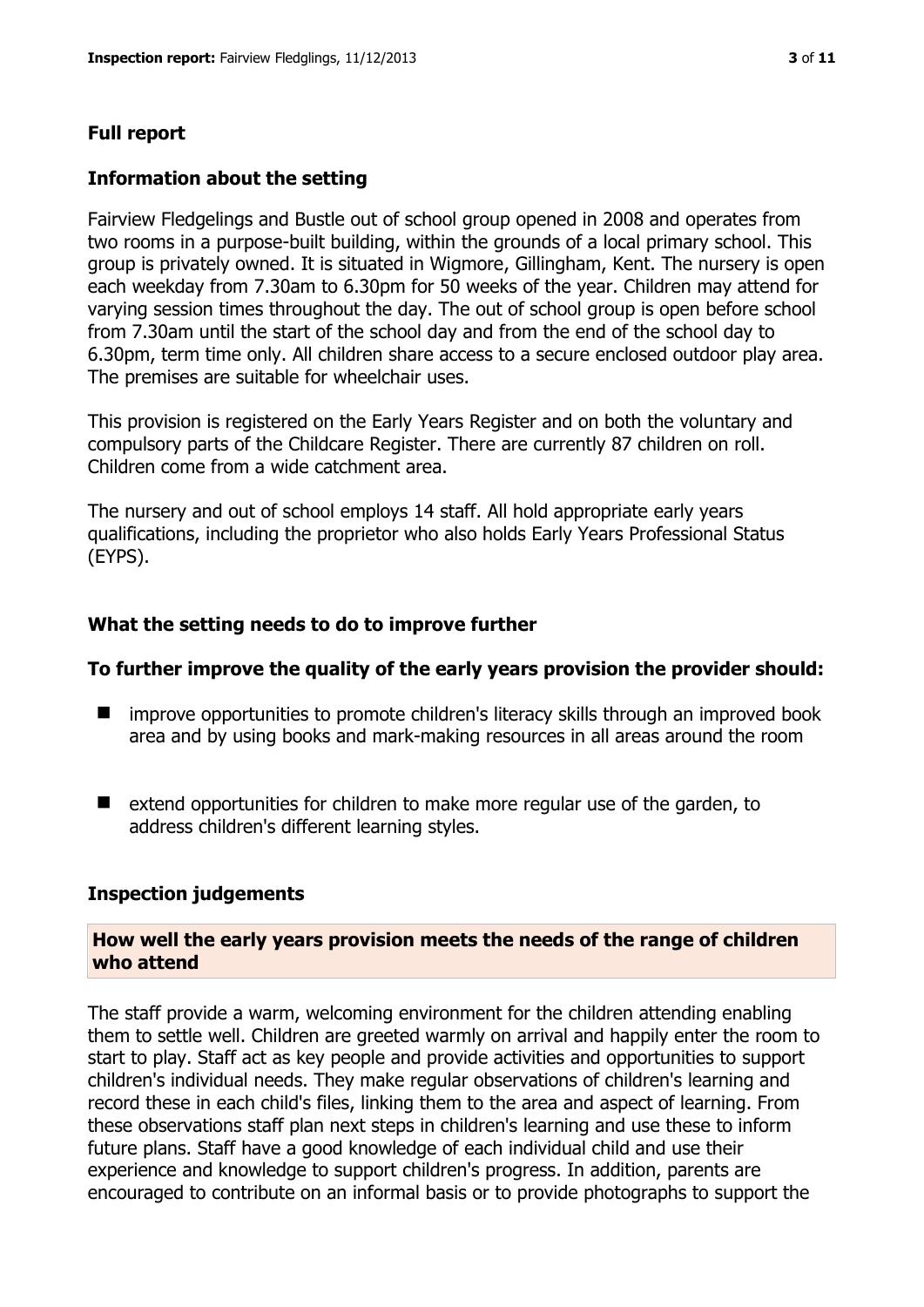evidence recorded. Consequently, children make good progress in their learning and development.

Staff plan adult-led activities daily, alongside providing a range of activities and resources on shelving and tables around the room to help children make choices. Children enjoy opportunities to play in the water with the toy animals including the penguins. This play absorbs children's attention with extra support from the good interaction by a member of staff. They use natural materials such as the leaves, filling and emptying containers whilst enjoying the sensory play. Younger children enjoy the 'rice' play, filling and emptying or transporting the rice around the room. Investigation of plastic insects with magnifying glasses and pictures encourages children to become animated and promotes good discussion with the adult. This activity is extended into the garden when children hunt for real bugs and insects with their magnifying glasses, promoting good extension in learning.

Staff promote children's communication and language skills exceptionally well. Staff talk to the children all the time during activities asking open-ended questions, that promote children's responses. Staff adapt their language to the children at the activity and extend where appropriate to meet children's varying needs. For example, staff label lots of objects or pictures in books for the younger children to extend their vocabulary. They repeat words back to the children and put them into short sentences helping to develop children's communication skills. Consequently, children chat to each other in both rooms and the adults, reflecting the good relationships that are well developed. Children's communication skills and listening skills are further extended during circle time; children show confidence talking in a large group or listening to each other talk about their toy they have brought in to show. Children who need extra support with their speech receive additional support from outside agencies and effective interaction from staff who understand children's needs.

Children's large physical skills are promoted through play in the garden, using the variety of resources such as sit and ride toys and climbing on the fort and sliding down the slide. This provides good challenge for children as they learn how to climb and slide safely through guidance from the staff. However, the garden is not offered on a free-flow basis, which prevents some children learning in an environment that suits them more effectively. Good opportunities are offered to promote children's fine physical skills through art and craft activities using the glue spreader and picking up small pieces of shiny paper. Children are beginning to use tools well, such as scissors during independent play. Younger children show developing fine physical skills when feeding themselves or turning the pages of the books.

Staff provide role play opportunities for the children to enable children to act out familiar roles from home. Children show good imagination as they 'cook' dinner on the hob or care for the baby dolls. Other children use their imagination when using the story sacks after listening to favourite stories they are familiar with. This is then extended to the small world play, acting out familiar roles from home. Children show great enjoyment singing songs in group time, acting out familiar rhymes and remember the words from memory demonstrating good recall.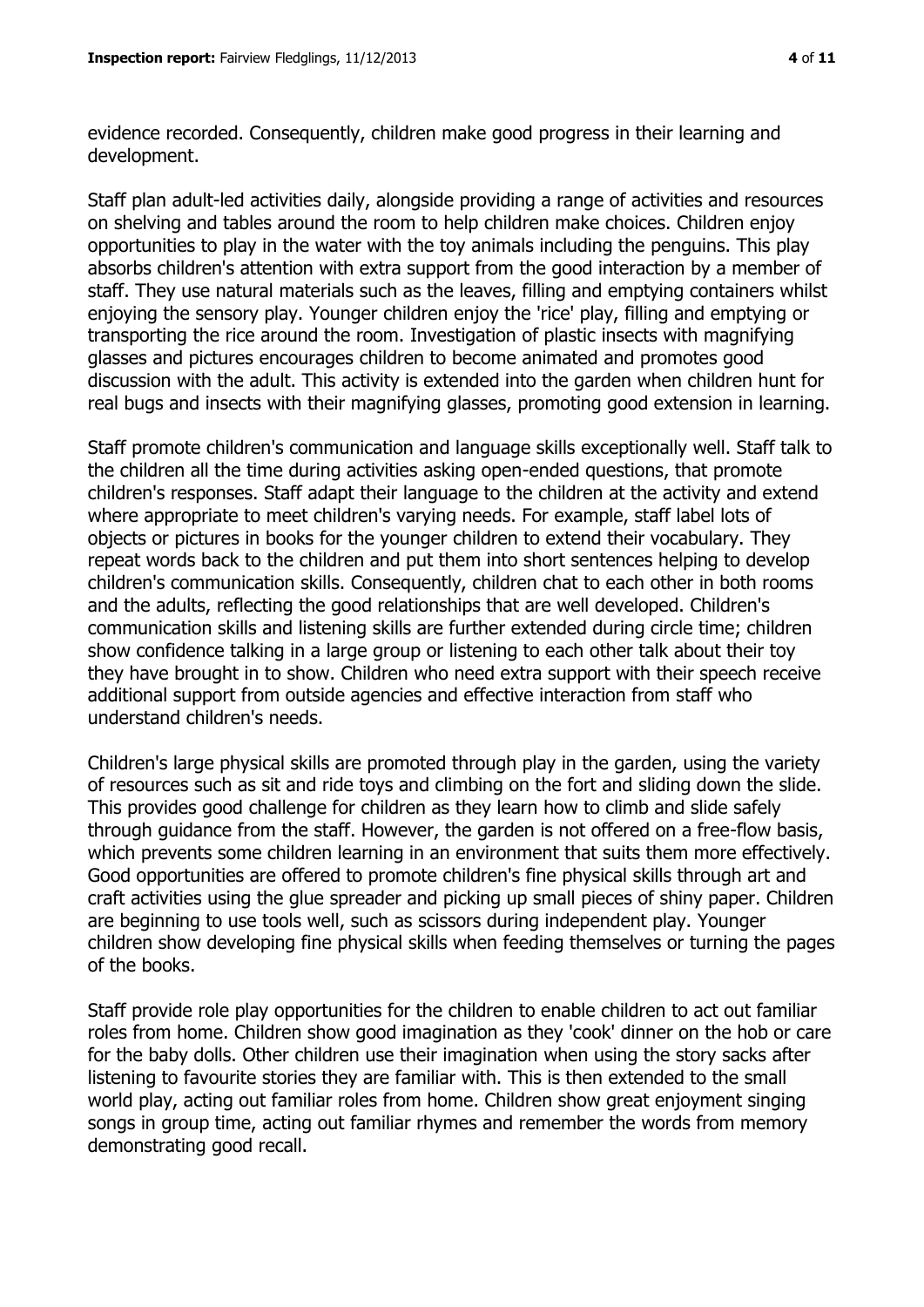#### **The contribution of the early years provision to the well-being of children**

The majority of children are confident individuals who settle well and demonstrate a feeling of security as they approach staff for support or reassurance. Staff know the children well and plan suitable activities to engage their interest or extend their learning. All children are encouraged to be independent, from the youngest children learning to feed themselves to the older children taking themselves to the toilet and washing their hands. The majority of children behave well and learn to take turns and share the toys. On occasions when disputes happen, staff deal firmly, but calmly with the children and offer simple explanations why this behaviour is not acceptable. Consistent strategies are implemented in support with outside agencies to provide guidance for some children.

Children have good opportunities to learn about living a healthy lifestyle. Staff provide a range of healthy snacks and offer these to the children through the snack bar. The majority of older children demonstrate a good understanding why they must wash their hands before eating to 'wipe away the germs'. Snack time is a good opportunity for discussion with the member of staff who sits and guides the children, offering support where necessary. Children find their own water container or pour themselves a cup of milk, developing their independence and good hand and eye coordination. Staff implement thorough hygiene procedures for food preparation and nappy changing, supporting children's well-being. In addition a balanced diet is offered for meal times from an outside catering company, taking into account children's various dietary needs and requirements. Children's good health is further developed through daily outdoor play to benefit from the fresh air.

Staff promote children's safety well within the nursery. Children are encouraged to keep themselves safe through support and guidance from the staff. For example, children climb the high wooden fort in the garden but are offered reminders from the staff about using two hands to hold on with and sitting down on the slide. Children learn not to run indoors because they might fall and hurt themselves, or to not walk on the wet floor in case they slip. The staff carry out regular risk assessments through a daily checklist to provide a safe place for children to play both indoors and outdoors.

Resources are in good condition and stored on shelving at children's level, enabling them to access the toys. The staff rotate the toys regularly to provide a stimulating environment, ensuring there are resources to cover the seven areas of learning. Staff monitor children's engagement and make changes where necessary to address any imbalance. A good-sized book area is available but is not particularly inviting and as a result is not as well used as other areas within the nursery. Staff do not always use books to link other areas around the nursery or encourage mark-making in different areas to fully promote children's literacy skills.

Children are well prepared for the next move in their development, for example 'big' school. Staff demonstrate a good understanding of the skills children need and promote children's listening skills together with their communication. Staff plan specific activities to help prepare children for the move to school through dressing up in school uniform to listening to stories about starting school. Children develop socially through play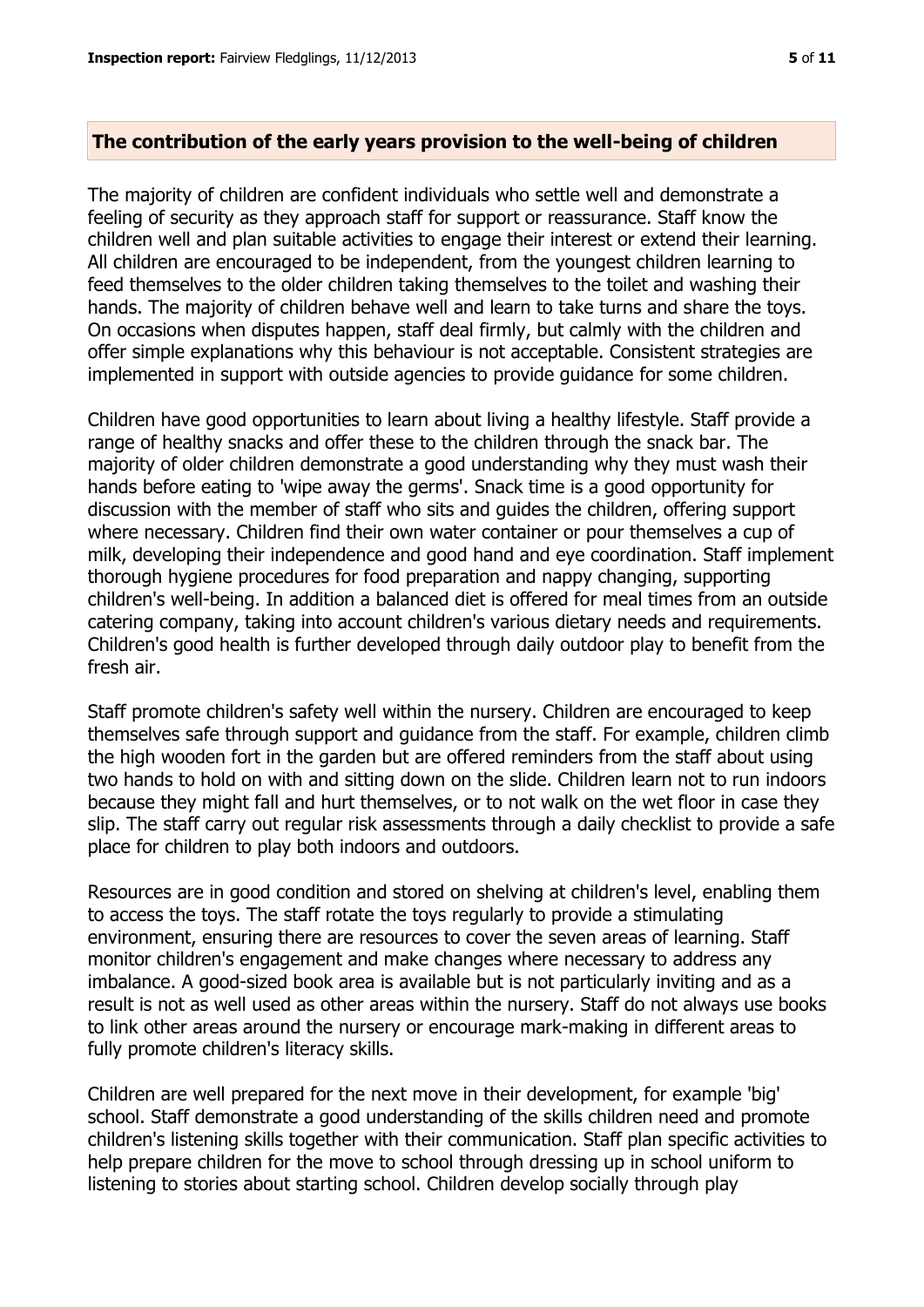opportunities and learn about managing their own needs such as lunch times and toileting. Consequently, children are well prepared to be 'school' ready when they leave nursery.

### **The effectiveness of the leadership and management of the early years provision**

The committed staff and the enthusiastic management team work well together to promote opportunities for children. They meet regularly to discuss any concerns, changes to be made or to develop the planning. The management team implement effective procedures to support staff including the provision to attend training to further develop their learning and professional development. Regular appraisals and supervision ensure that staff's performance is monitored and any weaknesses addressed to improve opportunities for the children.

The monitoring is further developed through the self-evaluation process. Although a written record is not yet in place, the management team have already devised action plans, taking into account views from staffs and parents. They have a good understanding of the strengths of the nursery and the areas to further develop. For example, plans are in place to offer children pictures of all the resources to provide an extensive choice for the children to choose from. Consequently, provision for continuous development is implemented and well planned.

Safeguarding is given high priority by the management team who promote safeguarding training on a regular basis and cascade to all the staff team. A named designated person is in place to take responsibility and a well-written policy is implemented by all staff. All relevant documentation is in place and staff are able to explain the systems they will follow should they have concerns regarding any children in their care. This process is supported by rigorous recruitment procedures for new staff including a thorough induction procedure. Consequently, children are safe and well protected within the nursery environment.

Partnership with parents is a strength of the nursery. Parents are very happy with the care their children are receiving and feel well informed about their child's development. Regular newsletters and notices are always available for parents along with daily verbal feedback from the child's key person. Parents are invited to share information about their child's development and are given regular summaries regarding children's learning across the seven areas. This includes the progress check for children at the age of two, to enable parents to share this with the health professionals. In addition, partnerships with outside professionals are well developed, providing good opportunities for children's individual needs to be identified, supported and developed through individual educational plans.

# **The Childcare Register**

The requirements for the compulsory part of the Childcare Register are **Met**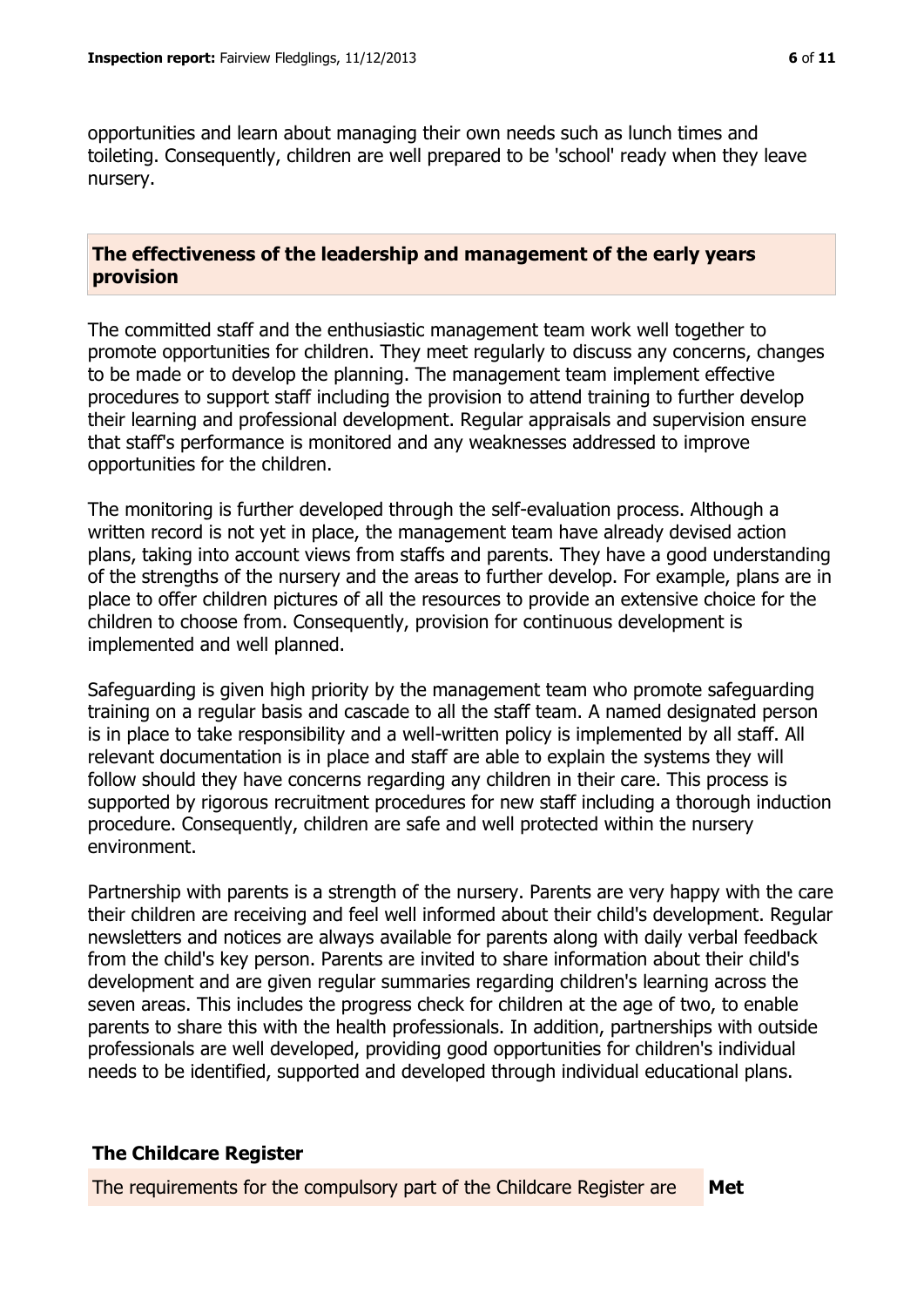The requirements for the voluntary part of the Childcare Register are **Met**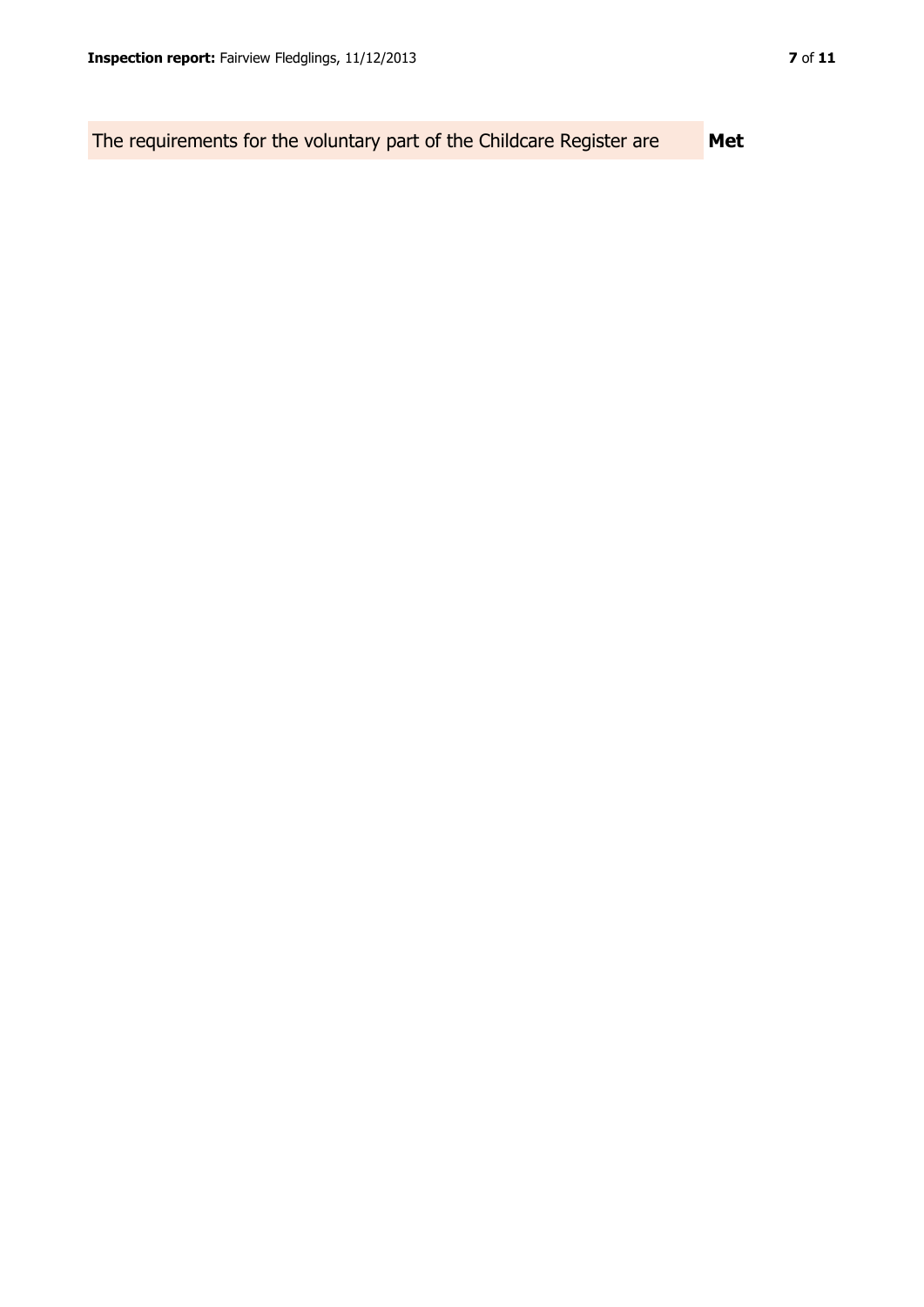# **What inspection judgements mean**

# **Registered early years provision**

| <b>Grade</b> | <b>Judgement</b>        | <b>Description</b>                                                                                                                                                                                                                                                                                                                                                                                |
|--------------|-------------------------|---------------------------------------------------------------------------------------------------------------------------------------------------------------------------------------------------------------------------------------------------------------------------------------------------------------------------------------------------------------------------------------------------|
| Grade 1      | Outstanding             | Outstanding provision is highly effective in meeting the needs<br>of all children exceptionally well. This ensures that children are<br>very well prepared for the next stage of their learning.                                                                                                                                                                                                  |
| Grade 2      | Good                    | Good provision is effective in delivering provision that meets<br>the needs of all children well. This ensures children are ready<br>for the next stage of their learning.                                                                                                                                                                                                                        |
| Grade 3      | Requires<br>improvement | The provision is not giving children a good standard of early<br>years education and/or there are minor breaches of the<br>safeguarding and welfare requirements of the Early Years<br>Foundation Stage. It will be monitored and inspected within<br>twelve months of the date of this inspection.                                                                                               |
| Grade 4      | Inadequate              | Provision that is inadequate requires significant improvement<br>and/or enforcement action. The provision is failing to give<br>children an acceptable standard of early years education and/or<br>is not meeting the safeguarding and welfare requirements of<br>the Early Years Foundation Stage. It will be monitored and<br>inspected again within six months of the date of this inspection. |
| Met          |                         | The provision has no children on roll. The inspection judgement<br>is that the provider continues to meet the requirements for<br>registration.                                                                                                                                                                                                                                                   |
| Not met      |                         | The provision has no children on roll. The inspection judgement<br>is that the provider does not meet the requirements for<br>registration.                                                                                                                                                                                                                                                       |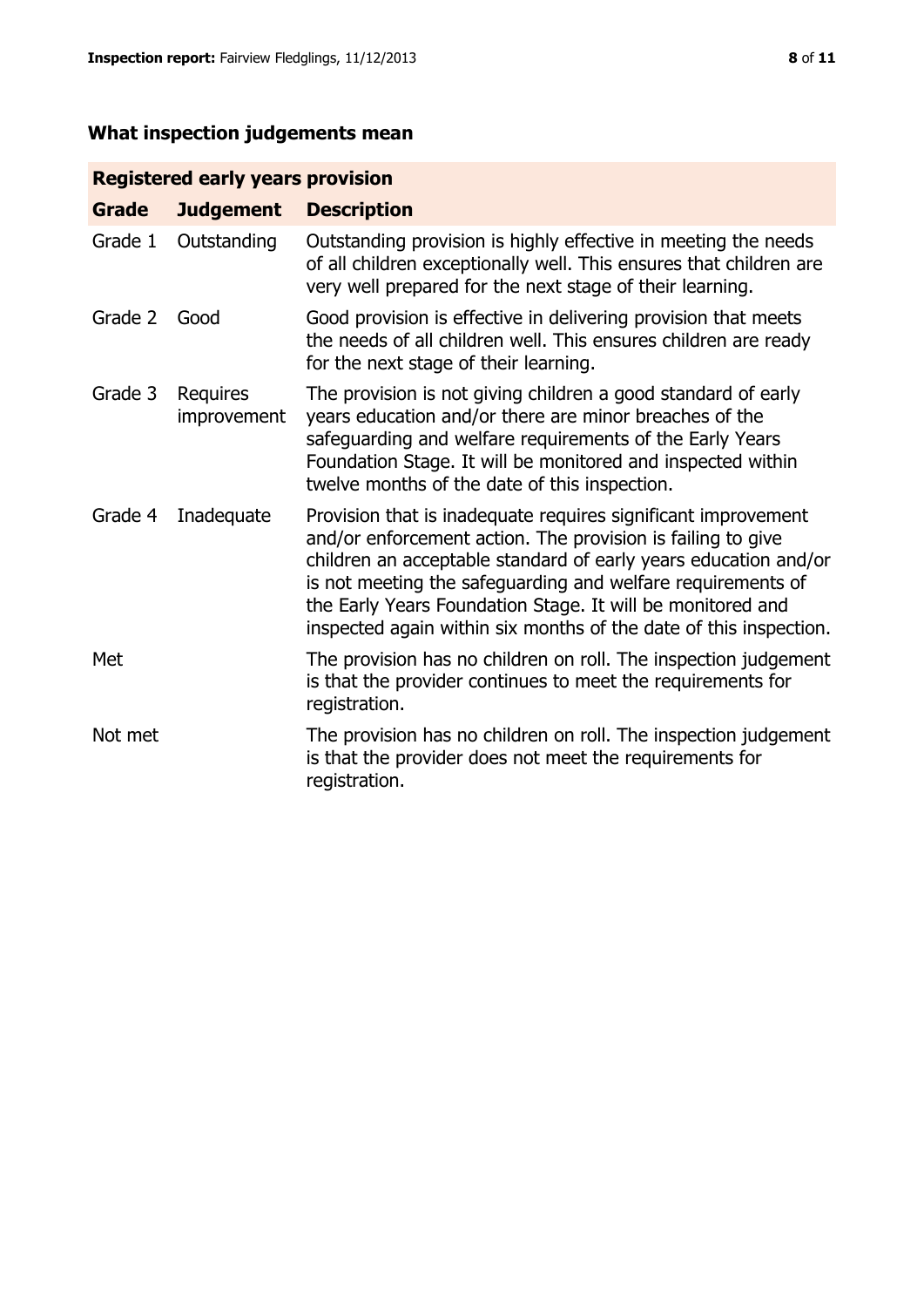## **Inspection**

This inspection was carried out by Ofsted under sections 49 and 50 of the Childcare Act 2006 on the quality and standards of provision that is registered on the Early Years Register. The registered person must ensure that this provision complies with the statutory framework for children's learning, development and care, known as the Early Years Foundation Stage.

# **Setting details**

| Unique reference number       | EY364634                 |
|-------------------------------|--------------------------|
| <b>Local authority</b>        | <b>Medway Towns</b>      |
| <b>Inspection number</b>      | 944292                   |
| <b>Type of provision</b>      | Full-time provision      |
| <b>Registration category</b>  | Childcare - Non-Domestic |
| <b>Age range of children</b>  | $0 - 8$                  |
| <b>Total number of places</b> | 30                       |
| Number of children on roll    | 87                       |
| <b>Name of provider</b>       | Lisa Carter              |
| Date of previous inspection   | 25/11/2008               |
| <b>Telephone number</b>       | 01634 388103             |

Any complaints about the inspection or the report should be made following the procedures set out in the guidance *'Complaints procedure: raising concerns and making complaints* about Ofsted', which is available from Ofsted's website: www.ofsted.gov.uk. If you would like Ofsted to send you a copy of the guidance, please telephone 0300 123 4234, or email enquiries@ofsted.gov.uk.

# **Type of provision**

For the purposes of this inspection the following definitions apply:

Full-time provision is that which operates for more than three hours. These are usually known as nurseries, nursery schools and pre-schools and must deliver the Early Years Foundation Stage. They are registered on the Early Years Register and pay the higher fee for registration.

Sessional provision operates for more than two hours but does not exceed three hours in any one day. These are usually known as pre-schools, kindergartens or nursery schools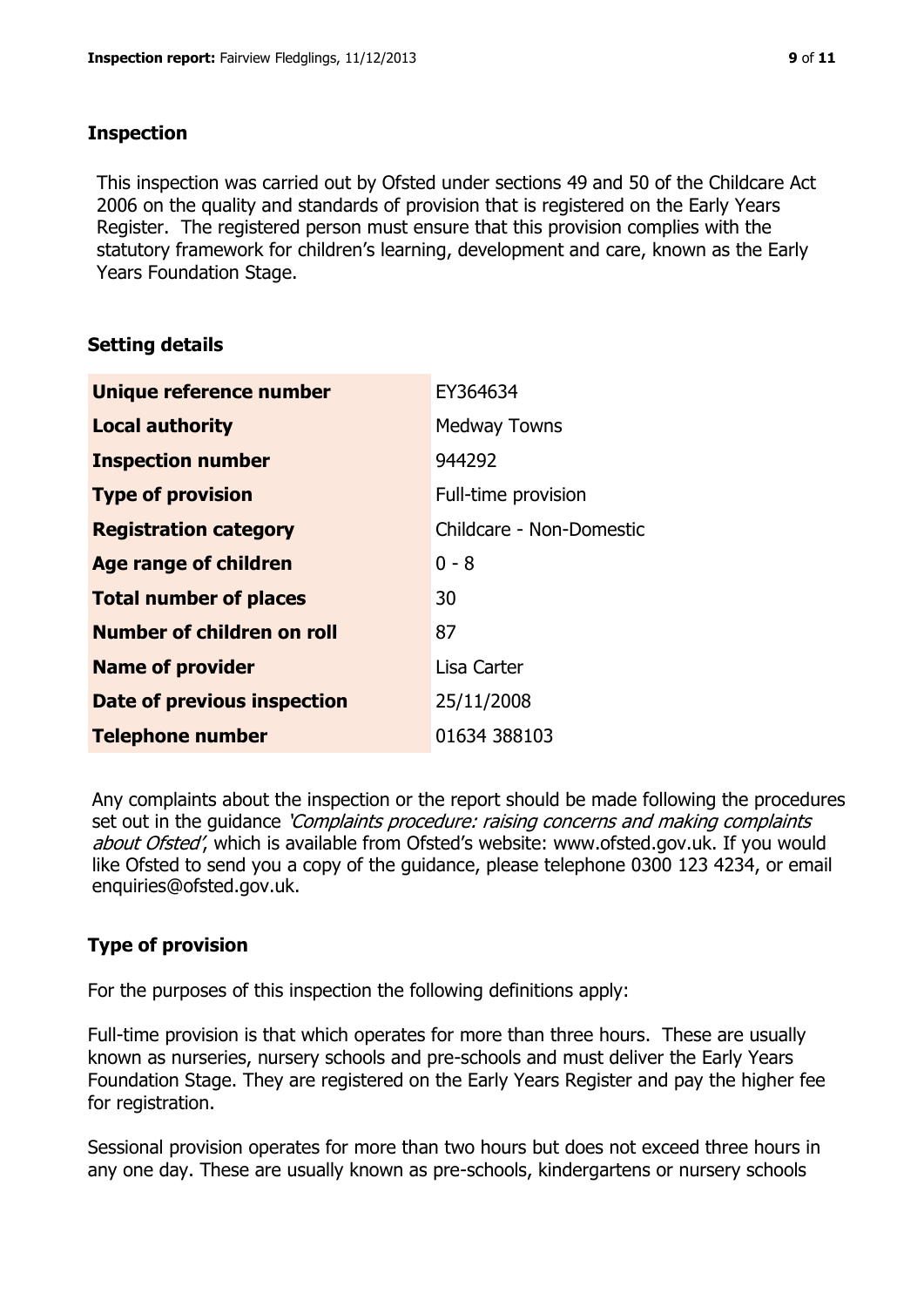and must deliver the Early Years Foundation Stage. They are registered on the Early Years Register and pay the lower fee for registration.

Childminders care for one or more children where individual children attend for a period of more than two hours in any one day. They operate from domestic premises, which are usually the childminder's own home. They are registered on the Early Years Register and must deliver the Early Years Foundation Stage.

Out of school provision may be sessional or full-time provision and is delivered before or after school and/or in the summer holidays. They are registered on the Early Years Register and must deliver the Early Years Foundation Stage. Where children receive their Early Years Foundation Stage in school these providers do not have to deliver the learning and development requirements in full but should complement the experiences children receive in school.